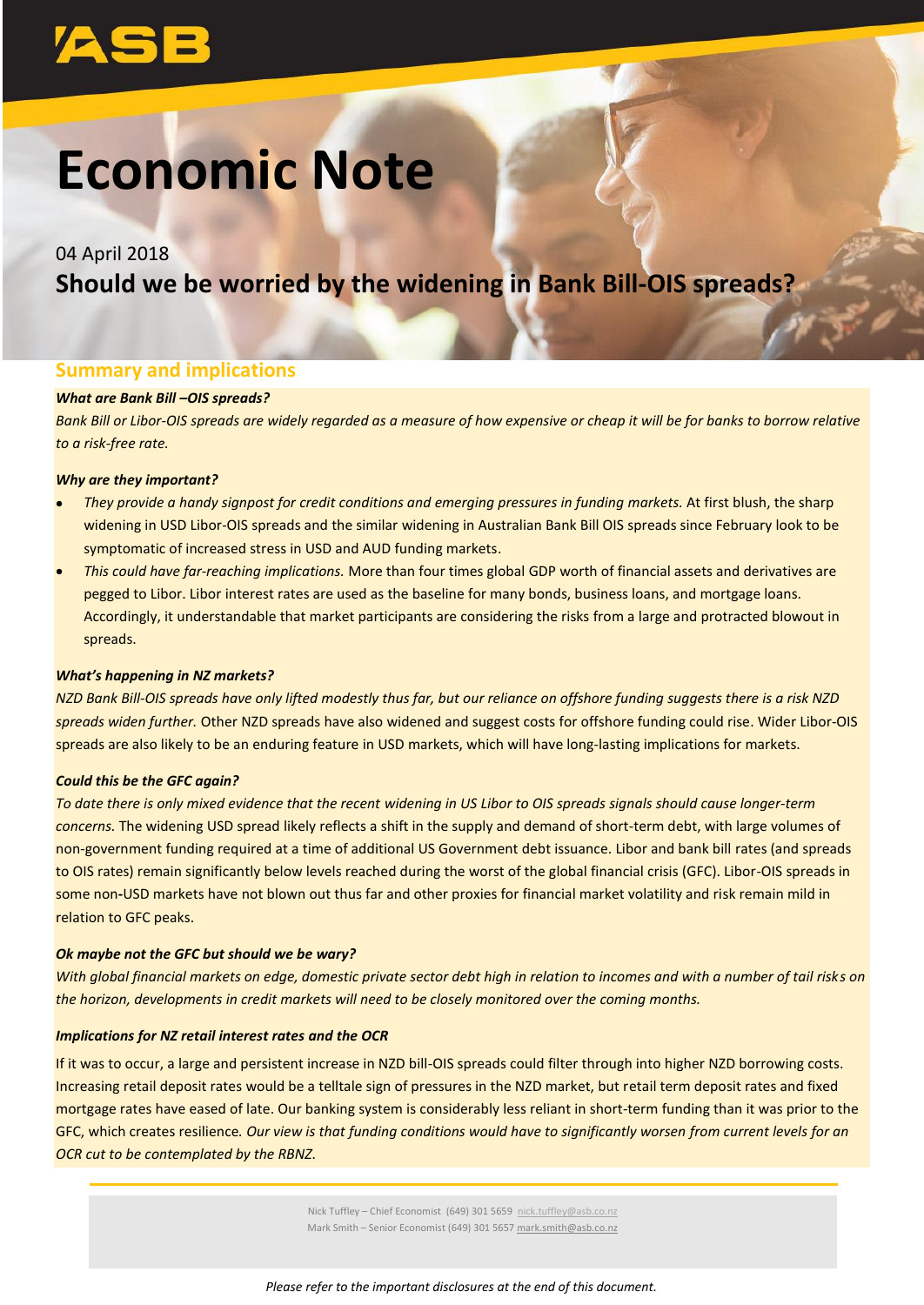

#### **What is the Bank Bill OIS spread?**

**[Bank Bill](https://www.deposits.org/dictionary/term/bank-bill/) o[r Libor-OIS spreads](https://www.investopedia.com/articles/active-trading/061114/what-ois-libor-spread-and-what-it.asp)** are widely regarded as a measure of how expensive or cheap it will be for banks to borrow relative to a risk-free rate, **providing a handy signpost for credit conditions and emerging pressures in money market funding**. Viewing the relationship between the 90 day NZD Bank bill rate and the 3-month OIS rate shows that both tend to closely track each other closely over time. There have been occasions, however, when market rates have spiked up, such as over the 2007/09 period, where concerns over the credit worthiness have seen bank bill rates spike higher.

#### **What is happening now?**

The USD Libor-OIS spread has widened dramatically following a

Congressional deal on the US budget and debt ceiling on Feb. 8. Initial optimism that more calm would return to credit markets once markets digest the impact of the March Fed rate hike has not yet resulted in a narrowing in spreads. The USD Libor-OIS spread has widened from 25 basis points at the start of February to close to 60bps at the time of writing. US Ted spreads (the difference between 3 month contracts for US Treasuries and 3 month Eurodollar futures) have also blown out of late to around 55bps, suggesting that the increase in spreads is not Libor-specific.

**The firming in money market rates have triggered a climb in bank bill spreads to OIS rates, even in the US, where OIS rates have climbed as the Fed have hikes rates in March.** Australian bank bill rates have firmed approximately 25bps to their highest level since July 2016, when the RBA cash rate was 25bps higher at 1.75%. Australian bank-bill OIS spreads have widened to 56bps, the highest in nine years. NZ bank bill to OIS spreads have widened by close to 10bps since the start of the year, but remain at post 2003 averages. NZ and Australian OIS rates have been broadly stable since the start of the year, with no immediate change expected for policy rates. **The lift in spreads has been mild compared to the Global Financial Crisis (GFC),** where concerns over the credit worthiness of financial instituitions triggered a sharp increase in spreads. The table also shows that spreads are considerably wider for the USD, AUD and CAD markets than they are for GBP and EUR counterparts.



|             | 3 Month Bank Bill OIS spreads (BPS) |                   |     |              |            | Correlation with spreads |  |
|-------------|-------------------------------------|-------------------|-----|--------------|------------|--------------------------|--|
|             | Current                             | Start Feb Largest |     | 2003-average | <b>USD</b> | <b>NZD</b>               |  |
| <b>IUSD</b> | 59                                  | 25                | 364 | 26           | 1.00       | 0.86                     |  |
| <b>AUD</b>  | 56                                  | 27                | 93  | 22           | 0.73       | 0.70                     |  |
| <b>CAD</b>  | 42                                  | 38                | 128 | 25           | 0.64       | 0.56                     |  |
| <b>NZD</b>  | 23                                  | 14                | 120 | 23           | 0.86       | 1.00                     |  |
| <b>GBP</b>  | 13                                  | 5                 | 299 | 27           | 0.91       | 0.85                     |  |
| <b>EUR</b>  | 3                                   |                   | 207 | 24           | 0.84       | 0.78                     |  |

Source: Bloomberg, ASB

**The relationship between Bill-OIS spreads of different markets typically depends on the degree of substitutability between the markets and the extent that arbitrage can narrow the movements in spreads.** NZ bill-OIS spreads are more closely correlated with USD Libor OIS spreads, given that NZ banks have traditionally borrowed in USD with the potential for arbitrage keeping the movements between the two close. NZ Banks can either fund domestically or offshore, with more expensive USD offshore funding encouraging substitution towards other offshore funding sources or to more domestic funding. While USD

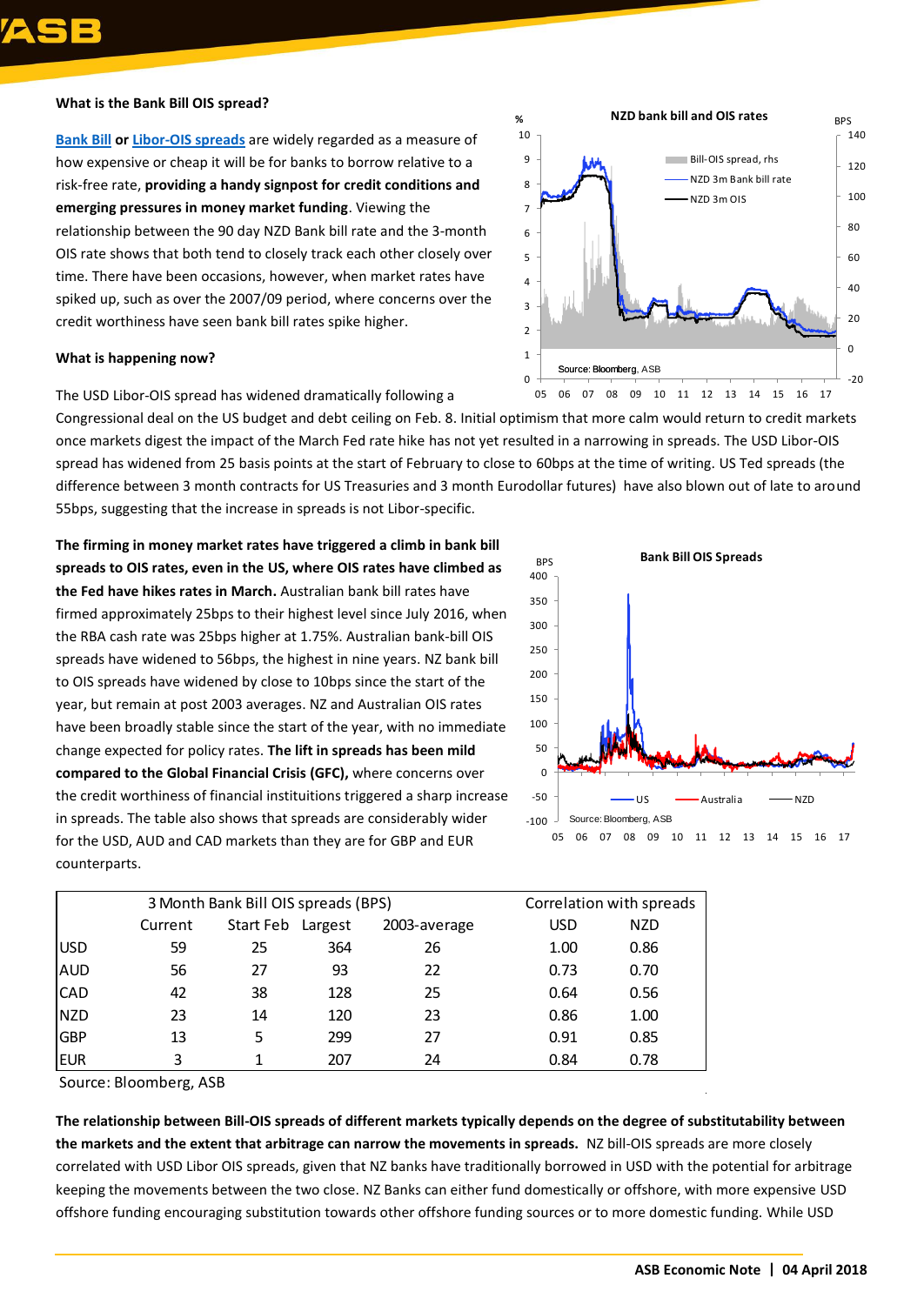funding is now relatively more expensive, there are limits to how much arbitrage can go on. The domestic funding market is small and NZ banks are constrained on how much USD investing they can do. Given the strong reliance on offshore funding, NZ banks would be keen to maintain a presence in the USD market to

keep it as a potential funding source.

#### **Other NZD spreads have widened**

While moves in spot NZD Bill-OIS spreads have been moderate to date, pressures on offshore credit markets have led to a significant widening in NZD FX basis (premium paid to borrow in USD in exchange for NZD), which have widened to around 46bps, a post GFC high. This has increased the relative costs to NZ banks of funding in USD markets versus funding domestically $^1$ . NZ Bank bill futures and 3-6 month FRA-OIS spreads<sup>2</sup> have also firmed, albeit not to the same extent as USD and AUD rates. Higher FRA's could influence the rate at which banks are willing to transact in the 3-month rate set and will likely influence rates. Short-dated swap rates had been on an upward trajectory, but the recent bout of risk aversion has been local yields retrace.

#### **Why has the bill-OIS spread risen?**

**One possibility is that pressures in funding markets and wider financial system stress has increased, resulting in the climb in spreads**. However, banks in general have been building up capital buffers, with the 2016 implementation of the [Basel III](https://www.bis.org/bcbs/publ/d339.pdf) capital standards framework aiming to increase the quality and quantity of the regulatory capital base that financial institutions are required to hold. **Viewing various proxies for volatility and risk in the accompanying chart shows only mixed signs to date, in contrast to the generalised spike around the GFC.**

**The other possibility is that the climb in Libor-OIS spreads could be attributable to large volumes of funding needing to be done at a time when additional US debt issuance is climbing.** There are several major drivers here:

- Higher Treasury-bill issuance since the US debt ceiling was raised in February. Since then, the US Treasury has been replenishing its cash balance and that has meant more debt sales, particularly of shorter-dated securities. With an abundance of short-term debt set to be issued, higher issuance is likely to be around for a while yet.
- Tax legislation passed by the US Congress in December may also have played a role. The recently enacted 2017 tax reform act imposed a new "base erosion and anti-abuse tax" or BEAT on large corporations, which offered incentives to bring money back to the US that was previously invested in US libor.
- The Federal Reserve is steadily shrinking its USD \$4.4 trillion balance sheet, via unloading Treasury securities plus mortgage-

 $\overline{a}$ 







 $^1$  If more funding is done domestically via bank bills this could push up the NZD bill-OIS spread, but could narrow the FX basis.

 $^2$  A Forward Rate Agreeents (FRA) is an over-the-counter contract between parties that determines the rate of interest, or the currency [exchange](https://www.investopedia.com/terms/c/currency-exchange.asp) rate, to be paid or received on an obligation beginning at a future start date.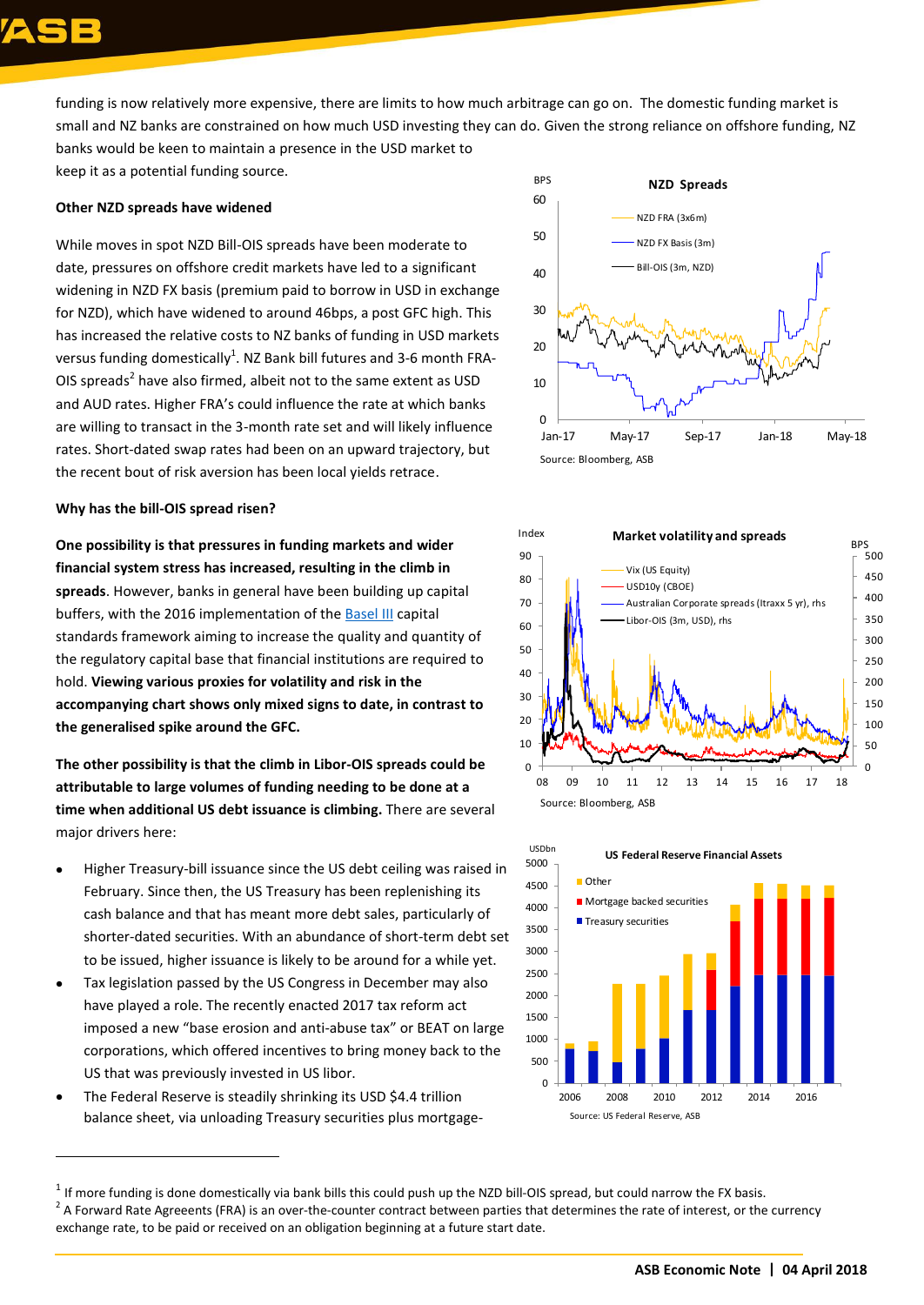

backed securities (MBS). Fed chair Powell reiterated the Fed's intention to gradually unwind the Fed's balance sheet in the coming years, which will impact libor rates and not OIS counterparts. When these securities mature, the Fed won't actually sell the Treasury securities, but will allow some of the maturing Treasury securities to "roll off" its balance sheet without replacement. As the U.S. central bank pulls back from providing support and injecting liquidity in the system, it increases the competition for funding, pushing up interbank rates.

#### **The climb in In the Australia market is likely attributable to a few reasons**, including:

- More bank bills and commercial paper being issued in AUD by Australian banks given the shift higher in US yields, which has eroded the funding advantage from issuing bills in USD.
- Offshore holders of Australian bonds have required more repo funding.
- Australian banks were also reportedly trying to shrink their balance sheets into quarter end to minimise the amount of bank levy payable to the Aussie government (the levy was payable on balances at the end of the March).

#### **What is the impact?**

 $\overline{a}$ 

The issue is whether the spike higher in Libor/Bank bill rates is sufficient to trigger a funding crisis, which could impair the functioning of the financial system. **This depends crucially on the magnitude and persistence, as well as how important bank bill rates are for the wider financial system**. The concern is that if the increase in short-term market rates is large and persistent, it is more likely to translate into higher borrowing costs for banks and other borrowers, representing a tightening in financial conditions, which, if significant enough, may have an impact of the policy path for central banks.

The shift higher in Libor/bank bill rates could have more far-reaching consequences:

- **Higher borrowing rates.** If short-dated credit spreads widen significantly and persist, this could flow through into higher borrowing rates. According to RBNZ figures about 21% of New Zealand's mortgage book is secured on variable rates, but with around 64% secured on lending less than 1 year and an average duration of 11 months (the time at which rates roll off). Some business lending rates are either directly or indirectly tied to the 90-day bank bill rate. Around half of agricultural lending is on variable rates. A significant chunk of business and corporate lending will be tied to short-term bank bill rates in one form or another, with the steep NZ borrowing curve making hedging relatively expensive.
- **According to Bloomberg estimates around USD350 trillion worth of assets are pegged to Libor, which is more than four times global GDP.** Libor is the interest rate used as baseline for many bonds, business loans, and mortgages. USD Libor underpins around USD 150 trillion in derivatives as well more than USD 6 trillion in syndicated and corporate loans and commercial mortgages.
- **Higher spreads rates could impact on hedging decisions.** An increase in US Libor rates relative to an overseas counterpart could increase the cost of hedging into USD. If the view is that the increase in US market rates increases the attractiveness of the USD, an additional premium could be demanded, resulted in a higher cross country basis being required to hedge. This could have widespread ramifications for hedging decisions.<sup>3</sup>
- **Rising Libor could also fuel uncertainty surrounding currency pegs,** with the sharp climb in US libor relative to offshore counterparts likely contributing to downward pressure for currencies linked to the USD, such as the Hong Kong dollar. It may trigger action by other monetary authorities to maintain USD pegs. With trade frictions already elevated, a spiral of "competitive currency devaluations" is the last thing the global trading system needs.

<sup>&</sup>lt;sup>3</sup> As was signposted in our Q4 ASB <u>NZD Barometer</u>, the narrowing in NZD interest rate differentials has had an impact of hedging duration for exporters and importers, with lower NZD interest rates relative to USD rates had encourage shorter hedging duration for exporters but longer duration for importers.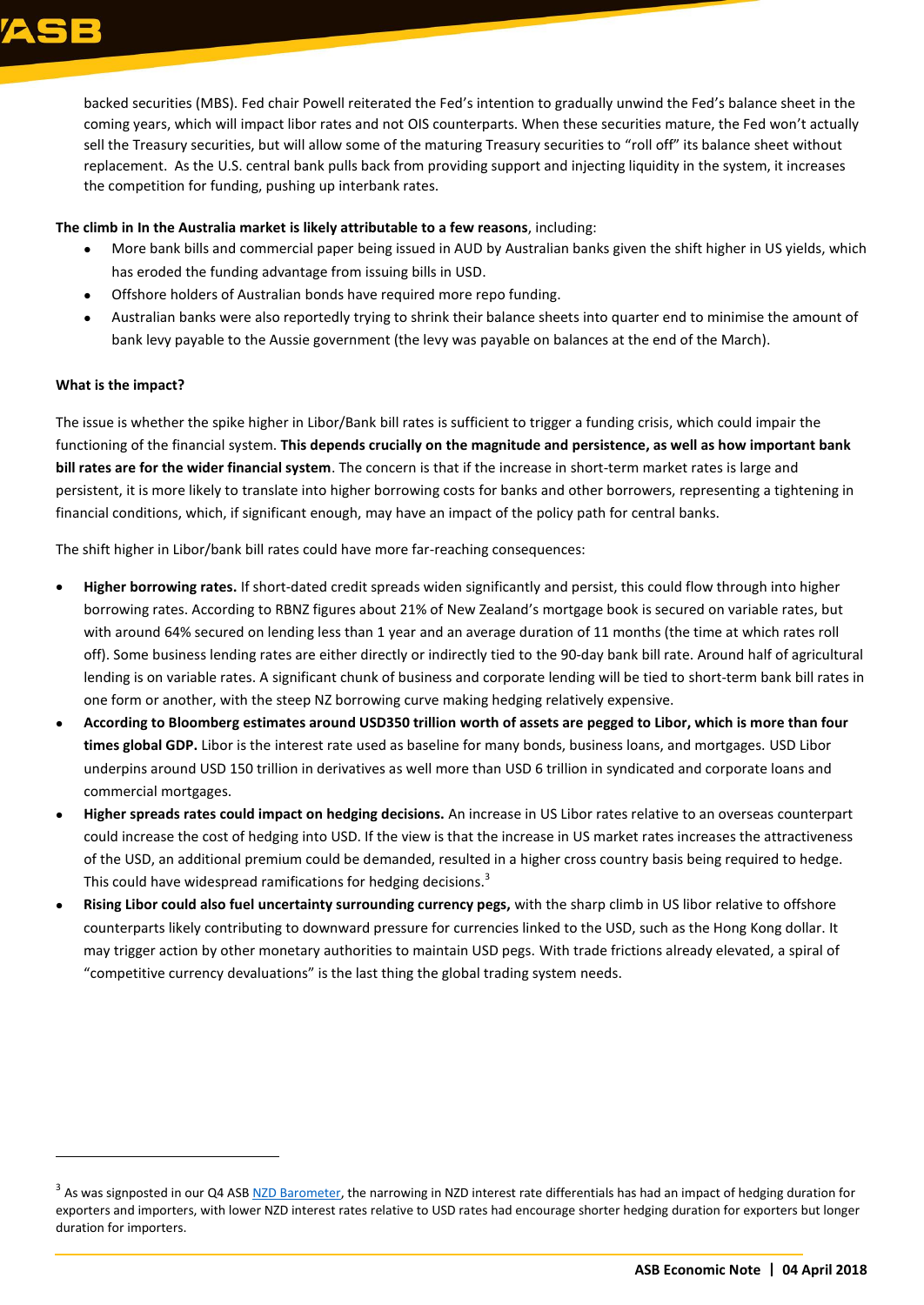#### **Will it impact NZD funding and will it get worse?**

This is the \$64,000 question. The close correlation between NZ Bill-OIS and USD Libor-OIS and the widening in spreads for AUD rates suggests it may be a matter of time before NZD spreads widen. As was mentioned previously, the longer spreads remain elevated, the larger the potential impact on credit markets and the wider economy.

**There are a multitude of reasons why Bill-OIS spreads have widened. Most of the influences impacting USD funding look like they will have a long-lasting impact, whilst some of the Australian influences may have a more temporary impact. The concern is that the Libor blowout may have more room to run, presenting considerable challenges for borrowers and policy makers.** 

**However, this is unlikely to have an immediate impact on local lending rates.** The November 2017 RBNZ Financial Stability Report did note that bank lending standards had tightened and the domestic banking sector was vulnerable to volatility in international funding markets, However, capital ratios from locally incorporated banks had been climbing and the banking system was adjudged to have adequate capital buffers over minimum capital requirements. **High liquidity within the banking system also looks to be a factor keeping NZD bank bill rates low**. This may be linked to the recent slowdown in the demand for credit. Viewing RBNZ figures for net lending (system lending minus deposits) shows a significant deceleration in net borrowing compared to a year or so ago. This is being mostly driven by a deceleration in household credit, with the household sector constituting about 60% of total system deposits.

**Another consideration is that even if short-term rates did move, the structure of bank funding has changed considerably since the GFC**, with banks in New Zealand and abroad less reliant on short-term wholesale funding. US has seen an increase in deposit funding (driven by strong demand for "less risky" customer deposits and efforts by banks try to reshape their liabilities) and the shift to lower short-term wholesale funding, with banks issuing longer-dated (and more expensive) wholesale funding. Similar moves have occurred in NZ, with banks beginning to shift their funding composition towards more stable (and costly) sources of funding, such as deposit and long-term wholesale markets. This shift was encouraged by the RBNZ, which in 2010 introduced minimum requirements on banks' funding composition via its core funding ratio (CFR). The result in NZ has been less reliance on short-term wholesale funding, with the stock of total funding sourced from these markets falling





from above 50% in 2008 to around 30% currently, according to curren[t RBNZ estimates.](http://www.rbnz.govt.nz/-/media/ReserveBank/Files/Publications/Analytical%20notes/2018/an2018-02.pdf) **Funding may have been more stable, but it has been more costly.** The spread between the OCR and mortgage rates is wider than what it was prior to the GFC, partially reflecting the additional costs involved with deposit and long-term wholesale funding.

**Be that as it may, our high levels of indebtedness and reliance on offshore funding still leave the NZ economy vulnerable to a blow-out in funding costs. We are closely watching NZD deposit rates as a barometer of emerging stresses in funding markets.** Households are particularly exposed, with the ratio of household debt to economy-wide income more than trebling since the late 1980s/early 1990s. While this is not our central view, a large and persistent increase in funding costs for households and businesses could pave the way to the OCR being cut. **While this remains a tail risk and not a high probability outcome in our view, developments in funding costs should be closely followed by financial institutions, borrowers, investors and policy makers alike.**